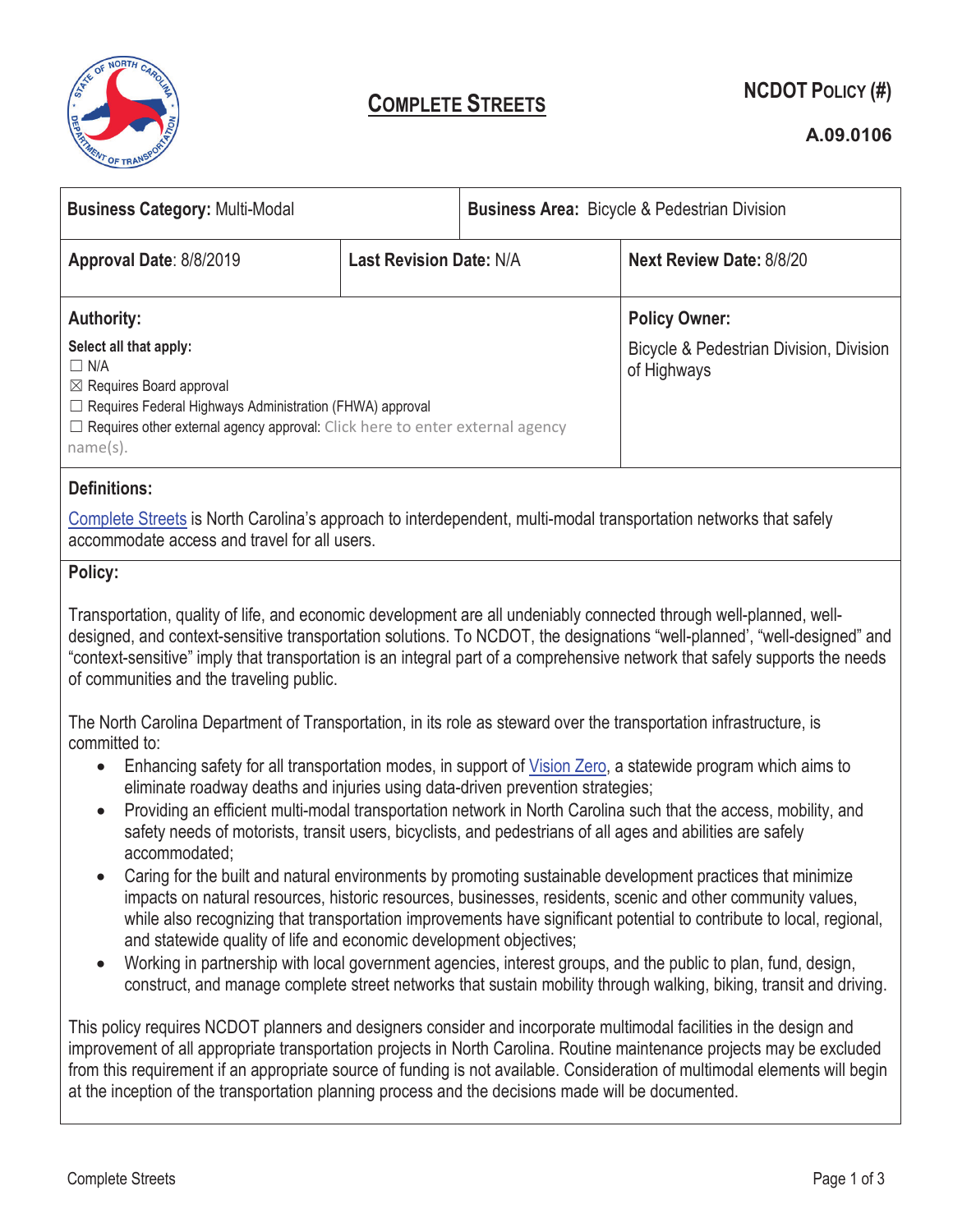The Department recognizes the types of roadway users and the way they interact with the transportation network is evolving as transportation technologies such as ride share, connected and autonomous vehicles, and electric vehicles become more prevalent. The Department will consider these evolving technologies and users in its planning and design guidelines.

This policy sets forth the protocol for the development of transportation networks that encourage non-vehicular travel without compromising the safety, efficiency, or function of the facility. The purpose of this policy is to guide existing decision making and design processes to ensure that all users are included during the planning, design, construction, funding, operation and maintenance of North Carolina's transportation network, and will not create barriers or hazards to the movements of those users.

#### **Scope:**

This policy generally applies to all projects undertaken by NCDOT throughout the state.

There are many factors that must be considered when implementing the policy, e.g., number of lanes, design speeds, intersection spacing, medians, curb parking, etc. The applicability of this policy should not be construed as conclusive. Each facility must be evaluated for proper applicability. Notwithstanding the exceptions stated herein, all transportation facilities funded by or through NCDOT, and planned, designed, or constructed on state-maintained facilities, must adhere to this policy.

# **Approach:**

The Department is committed to collaborate with cities, towns, and communities to ensure pedestrian, bicycle, transit and evolving transportation technology options are included as an integral part of their total transportation vision. As a partner in the development and realization of their visions, the Department desires to assist localities, through the facilitation of long-range planning, to optimize connectivity, network interdependence, context sensitive options, and multimodal alternatives. During the Comprehensive Transportation Planning process, bicycle, pedestrian, transit, and other multimodal usage shall be presumed to exist along and across certain corridors (e.g. between residential developments, schools, businesses and recreational areas).

It is the policy of the Department of Transportation to fully replace existing Complete Streets facilities disturbed as a result of a highway improvement project.

# **Planning and Design Guidelines:**

The Complete Streets Planning and Design Guidelines were developed in 2012 to provide planners, designers and decision-makers with a framework for evaluating and incorporating various design elements into the planning, design, construction, and maintenance of the Department's transportation projects. The guidelines describe the planning and project development procedures, including required documentation, to support the Complete Streets policy. In addition, the guidelines describe how all roadway users will share the right of way safely and provide special design elements and traffic management strategies to address unique circumstances.

Planning, implementation and design guidelines will be updated periodically to address changes in Departmental policies and procedures and to reflect new transportation technologies and innovations.

The NCDOT Roadway Design Manual is intended to serve as the authoritative reference for Complete Streets design in accordance with adopted guidelines of the American Association of State Highway and Transportation Officials and other adopted or approved State and Federal guidelines and standards.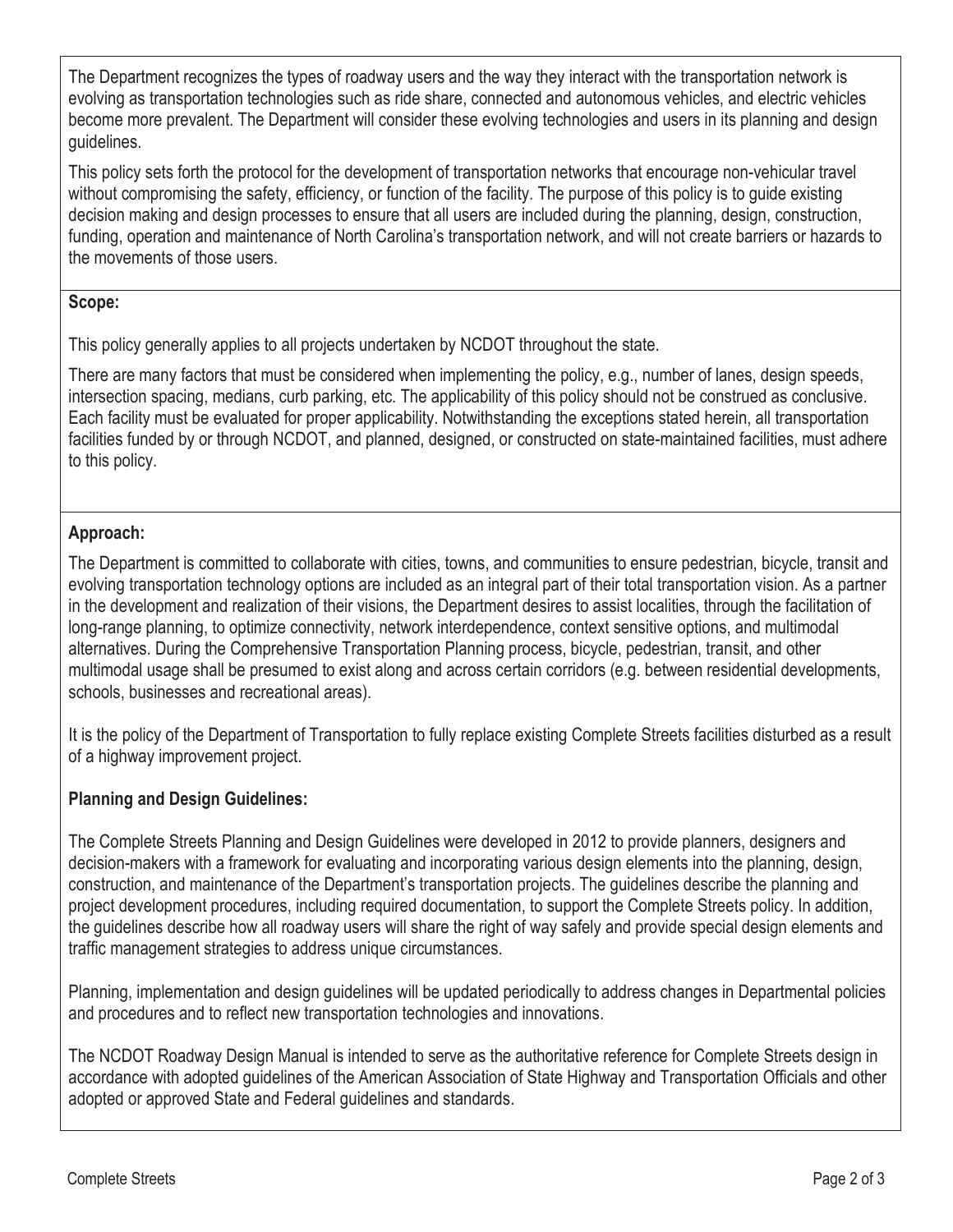#### **Exceptions to Policy:**

It is the Department's expectation that suitable multimodal facilities will be incorporated in all appropriate new and improved infrastructure projects. Exceptions to this policy will be considered where exceptional circumstances that prohibit adherence to this policy exist. Such exceptions include, but are not limited to:

- $\bullet$  Facilities that prohibit specific users by law;
- Areas in which the population and employment densities or level of transit service around the facility does not justify the incorporation of a multimodal facilities;
- Emergency repairs that require immediate attention.

As exceptions to policy requests are unique in nature, each will be considered on a case-by- case basis. Each exception must be approved by the Complete Streets Review Team consisting of the following or their designees:

- Complete Streets Program Administrator,
- State Traffic Engineer,
- State Roadway Engineer,
- Integrated Mobility Division Director, and
- Division Planning Engineer/Corridor Development Engineer.

Routine maintenance projects may be excluded from this requirement if an appropriate source of funding is not available.

#### **Policy Distribution:**

It is the responsibility of all employees to comply with Departmental policies. Therefore, every business unit and appropriate private service provider will be required to maintain a complete set of these policies. The Department shall periodically update departmental guidance to ensure that accurate and up-to-date information is maintained and housed in a policy management system.

#### **Related Documents:**

This policy builds on current practices and encourages creativity for considering and providing multi-modal options within transportation projects, while achieving safety and efficiency. Specific procedural guidance includes:

- Highway Landscape Planting Policy (dated 6/10/1988)
- Pedestrian Policy Guidelines Sidewalk Location (Memo from Larry Goode, 2/15/1995)
- Board of Transportation Resolution: Bicycling & Walking in North Carolina, A Critical Part of the Transportation System (adopted 9/8/2000)
- Bridge Policy (2000)
- Pedestrian Policy Guidelines (effective 10/1/2000, Memo from Len Hill, 9/28/2000)
- NCDOT Context Sensitive Solutions Goals and Working Guidelines (updated 9/8/2003)
- Aesthetics Guidance Manual (2015)

| <b>Revision History</b> |                        |                    |  |  |
|-------------------------|------------------------|--------------------|--|--|
| <b>Revision Date</b>    | <b>Revision Number</b> | <b>Description</b> |  |  |
| 8/8/19                  |                        | Approved           |  |  |
|                         |                        |                    |  |  |
|                         |                        |                    |  |  |